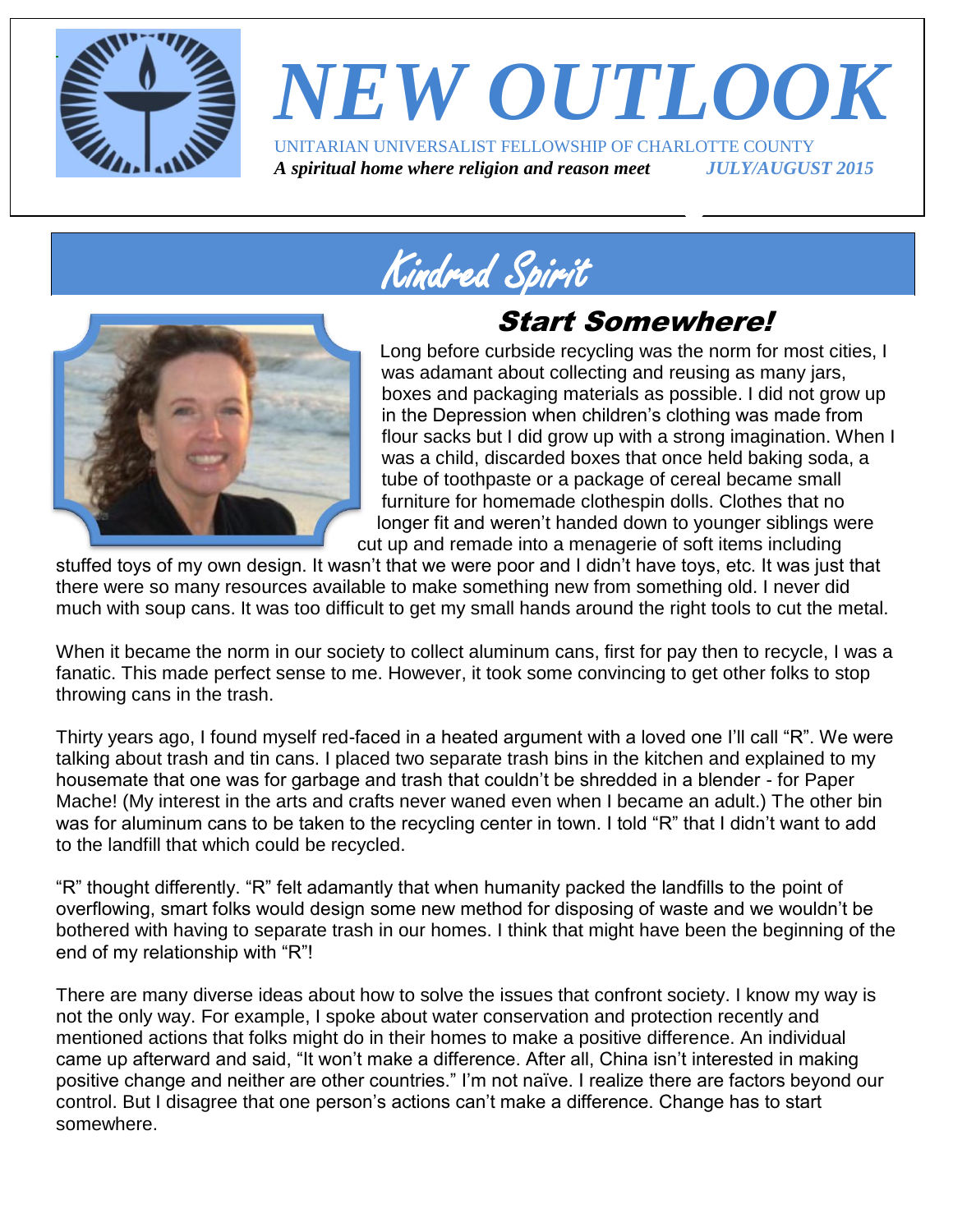## Message from MaryHolly Board President



As I write this article I am traveling in the beautiful Pacific Northwest, enjoying the scenery (and family) and anticipating the UUA General Assembly to be held in Portland, Oregon. I am pleased to be a delegate representing UUFCC. Sadly, due to medical issues, Cassandra and Delmar Wooden, our other delegates, will not be joining me. I will miss having them here. Nonetheless, I look forward to sharing some of the exciting experiences and information I acquire when I return.

From our last Board meeting, I would like to share two items discussed:

1. **The newly approved Operating Budget** - a proposal to make a \$4,000 reduction following the analysis of our last Annual Giving Campaign was proposed. We are committed to a balanced budget and this reduction will help us stay in line. You will be hearing more about this soon.

2. **The work of the Long Range Planning Team (LRPT) was presented.** The Board began processing the information shared. We are grateful for their time, efforts and information they gathered.

It will take us a while to find a way forward to review the five options for acquiring more needed space. With your involvement, we must determine what space is most desired to serve our mission, where and how we might meet our needs for growth, and what resources might be available to develop a financial plan to pay for what we all agree is the best way forward.

It is exciting to think about acquiring more space. It is also sometimes a challenge to agree on the best way forward. It will take time, effort and energy. It is a process. It is important that we honor our covenants, listen to each other and maintain positive relationships.

As the Board processes the information and carefully reviews the report, we may need a new strategic plan for our way forward. The Stewardship Team will need to more carefully examine our financial capabilities. We will be sharing more information and the report of the LRP Team with the congregation and seeking your input.

We will also continue to examine options to better utilize our existing space - the plan is to establish an **Accommodations Team.** This may require trying to use space in new and different ways and making some modifications....creating opportunities for your input and sharing your ideas. Please talk to any Board member if you are interested in being part of this team.

We are grateful for **the recent painting inside and out** that was recently completed. There has also been clean-up and reorganizing of storage space. This truly allows us to operate in a more positive environment.

In the mean time, over the summer (unlike some UU congregations), our ministry is vibrant and active: we have engaging summer services, Thursday meditation, and some new programs to serve and engage our members. We hope you will discover something that you find meaningful and enjoyable.

Yours in faith, MaryHolly Allison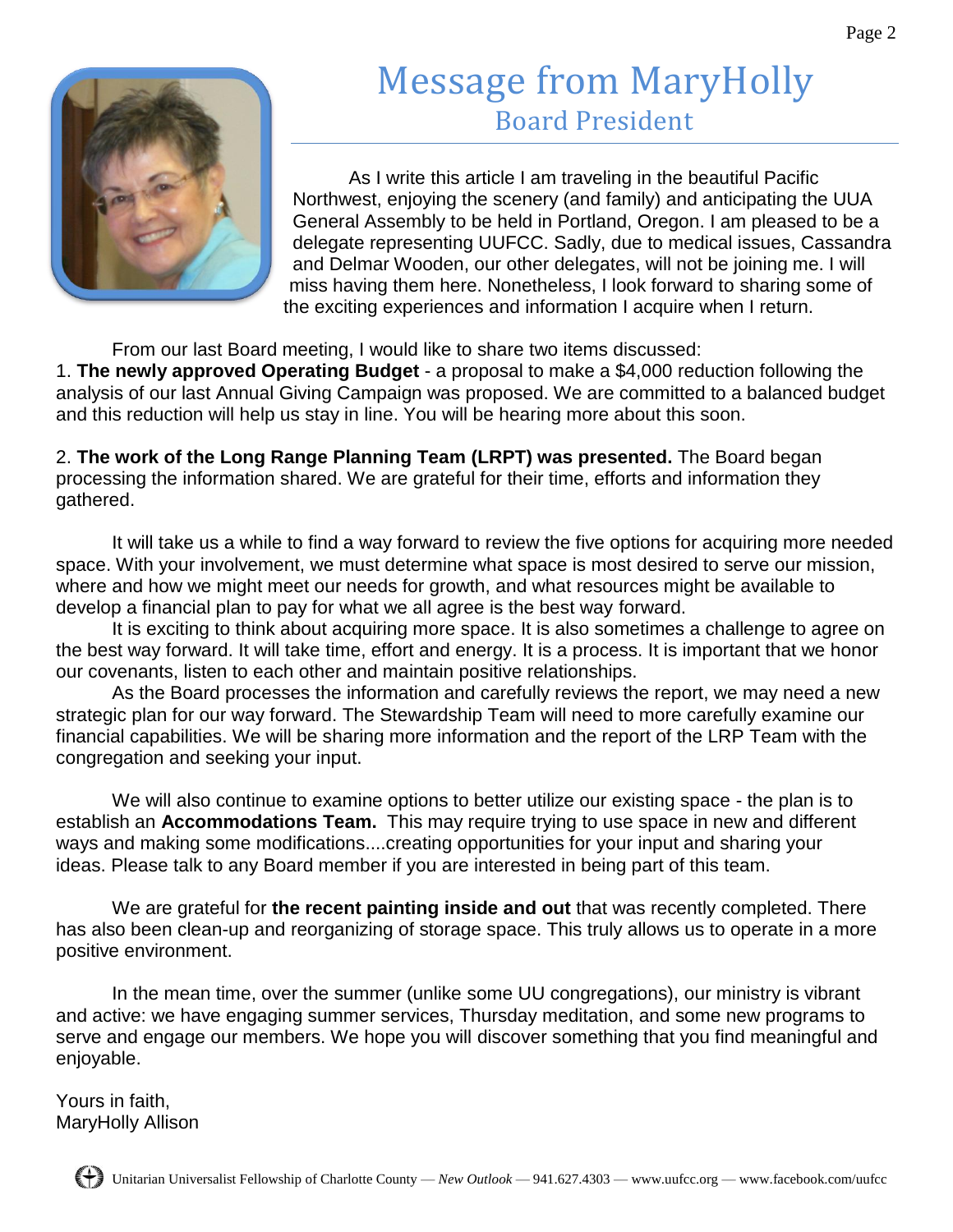## **SUNDAYS**

**9:15 a.m.** Conversation among Friends **9:30 a.m.** – Choir Practice **10:30 a.m.** – Worship Service Coffee Hour following Worship Potluck Lunch on first Sunday



## **SERVICES**

## **Theme: Holy Moly!**



#### **July 5 – A Patriotic Celebration**

The choir serenades those gathered and all will lift their voices. It's a day to recognize the contributions that have made and continue to make our country great.

**July 12 – In Love with Oliver** Rev. Amy Kindred

"The high-piled plum-colored storm-heavy clouds are approaching. The fly mumbles against the glass. This is the world..." - *Mary Oliver*

The poet's words make everyday living seem almost sacramental. Join us and fall in love with simplicity, with commonality and even with the most mundane of moments.



#### **July 19 - Spiritual But Not Religious? On Reclaiming Religious Language** Rev. Amy Kindred



At the Unitarian Universalist Fellowship of Charlotte County, we don't require that you check off a box on a form to delineate whether you are a deist, atheist, humanist, pagan, Christian, spiritualist or "other." All are welcome here. Our only request is that you be *open* to living a meaningful life surrounded by community.

#### **July 26 - Holy Moly and Good Golly Miss Molly"** Rev. Amy Kindred

When you have good news, you just can't keep it to yourself! That's the theory behind a rockin' good message, possibly peppered with "Amens," and joy-filled music to lift your spirits.

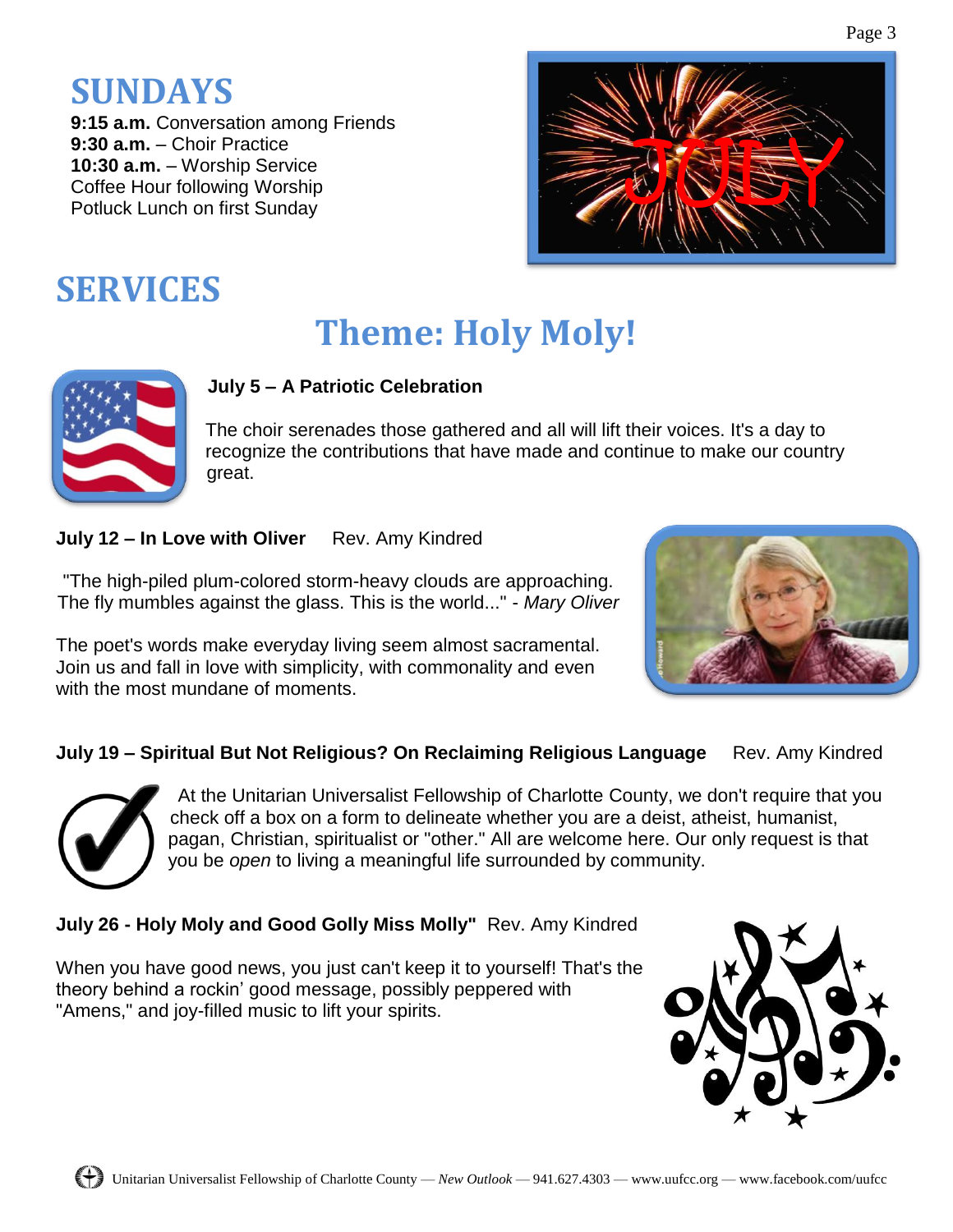## **SUNDAYS**

**9:15 a.m.** Conversation among Friends **9:30 a.m.** – Choir Practice **10:30 a.m.** – Worship Service Coffee Hour following Worship

Potluck Lunch on first Sunday

## **SERVICES**



Page 4

## **Theme: Courage**

#### **August 2 – Humanely Happy: On Humanism**

Rev. Amy Kindred

Most folks are familiar with the First Humanist Manifesto (1933) but many have missed the Second Manifesto (1973). In it we find this statement: "The cultivation of moral devotion and creative imagination is an expression of genuine "spiritual" experience and aspiration." This morning, we'll explore the contributions of humanism.

#### **August 9 – "God Damn It, You've Got to be Kind"** Sharon Whitehill

This directive, a quotation from Kurt Vonnegut's novel *God Bless You, Mr. Rosewater,* sums up what he and, of all people, Charles Dickens had in common: the UU principles both writers acknowledged personally and dramatized in their books.

**August 16 – A Wabi Sabi Life** Rev. Amy Kindred

"Wabi Sabi" is a Japanese term that spins a positive view on imperfection. How do we thrive and survive when life gives us broken hearts and broken promises?





#### **August 23 – Zebra Stripes: Views on Racism and Other Obstructions to Health and Wholeness** Rev. Amy Kindred

Is a zebra a black horse with white stripes? A white horse with black stripes? Does a zebra ever change its stripes? How can society move forward when folks don't see the zebra standing in the room?

**August 30 – Cuba: The Neighbor We Do Not Know** Dr. Martha Bireda

A talk about the Cuban definition of human rights and how those beliefs and cultural traditions influence the Cuban consciousness.

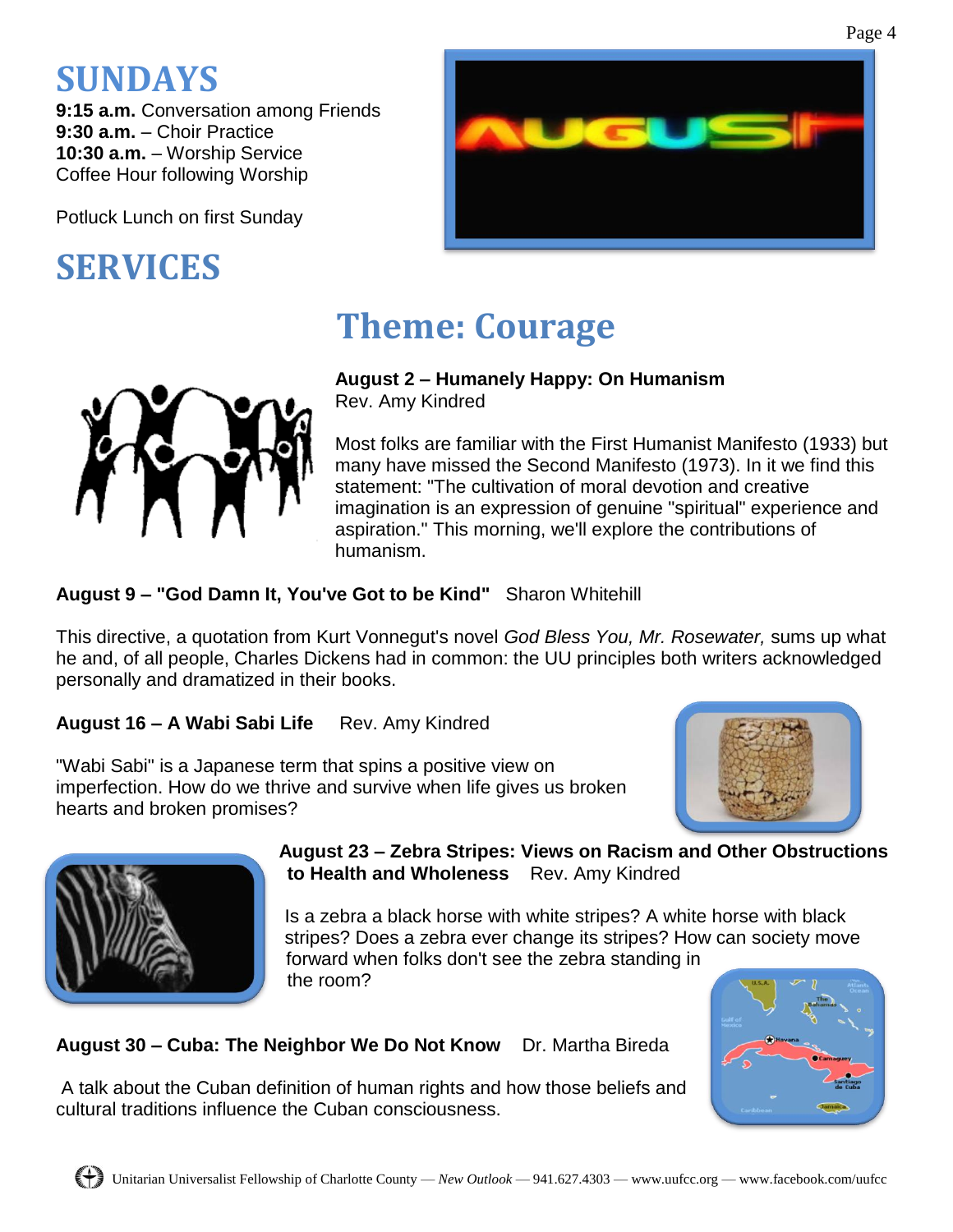## Membership Notes Diane Allen-Harkins [dallenharkins@gmail.com](mailto:dallenharkins@gmail.com)

On Saturday June 14, a group of people old and new from the UUFCC fellowship joined together for coffee at Burnt Store Grill, where we talked about the many jobs that make up the Membership / Welcome team of UUFCC. Thank you so much everyone who participated: Alice Clattenburg, Marion Menna, Joani Mountain, Regina Renner, Jennifer Rose, Sharon Whitehill, Mary Howard, Marylou-Proudfoot-Kennedy, Marty Wilmer, Jack Harkins, Laura Flachs, Rev. Amy, and Diane Allen-Harkins. As a result of this meeting you may receive a call from **Alice Clattenburg** who has graciously agreed to schedule Sunday door Greeters, people to sit at the Welcome desk, hand out hymnals, and do the collection as well as others to help out in the parking lot. Alice expects to fill the schedule with smiling faces for each position every Sunday. Let's help Alice fulfill her dream of keeping the schedule full and do our part to be sure that every person who enters our doors on Sunday morning is given a warm welcome. If you are willing to do any of these tasks on Sunday morning and have not received a call from Alice, please speak to her before or after service on Sundays or give her a call, her number is listed in the latest directory.

Besides all that Alice is doing, the following have agreed to take on these tasks:

- **Marion Menna** has taken on the task of making Name tags, and seeing that newcomers are  $\bullet$ added to our mailing list and directory as they wish.
- **Joani Mountain** will be keeping track of our UU publications wall and ordering pamphlets when needed.
- **Jennifer Rose** has taken on the task of writing welcome notes to Newcomers.
- **Marty Wilmer** has agreed to help with the Open Book Welcome ceremony.
- **Mary Howard and Laura Flachs** have agreed to host the quarterly New to UU Orientation Breakfast.

Please thank each of these dear people when you see them for jumping in to help with a very big task.



#### **SAVE THE DATE for the next "NEW TO UU" Orientation Breakfast**

**Welcome all Newcomers, visitors and long-timers** with thoughts of, or questions about becoming a member at UUFCC. Bring your questions and join the new UUFCC Welcome Task Team for breakfast on Saturday August 22 so we may all get to know one another better and you may learn a little about our UU history and other fun facts about our congregation.

**"New to UU Breakfast/Orientation"** Hosted by the Membership Task Team Saturday August 22, 2015 at 10:00am At the home of Mary Howard 259 MacArthur Drive, Port Charlotte, Fl. 33954 Please R.S.V.P. to the office at 941-627-4303 or to one of the membership/welcome task team...by Sunday August 4, 2015 to let us know you will be coming.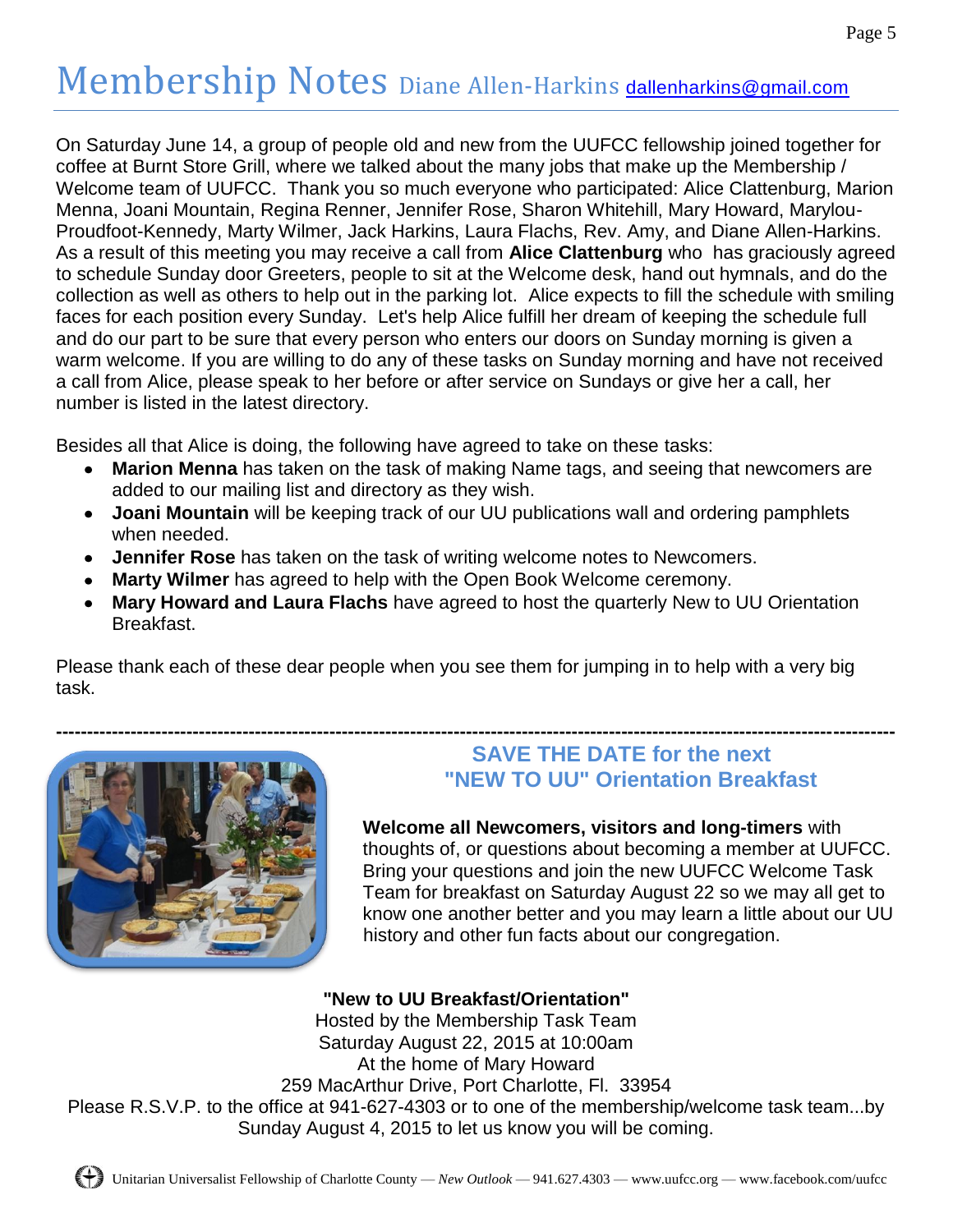#### **Why is the Endowment a separate entity from UUFCC?**

Endowments are sometimes a part of the organization they support, but equally often separate "independent trusts," as ours is. An "independent

trust" is one of the structures recommended by the Endowment Fund Guide for Unitarian Universalist Congregations. Separation of the Endowment from Fellowship operations helps assure that the Endowment will be protected for the long term and will not be eroded by short term budget short falls. Independence also helps thwart a remote but possible takeover, or distortion of the Purpose of the Endowment. Having a life in perpetuity, the trust might conceivably outlive UUFCC, and continue unabated in support of Unitarian Universalism principles elsewhere.

#### **Thank you for these recent contributions to the Endowment Fund**

#### **In Honor of Robert Hansman**

Bill and Charlotte Wharton Dave and Florence Martin Rosemary Hagen Marilyn Reeve Rev. Amy Kindred and Phillip Brown Delight TePaske Phyllis Foster Sarah Rains Jack and Joan Osborne Ben Crosby and MaryHolly Allison Robert and Sue Taylor Rev. George Brooks

#### **In Memory of Priscilla Brooks:** Rev. George Brooks

**In Memory of Art Howard:** Donald and Sis Courtsal Carolyn Kvam J.E.M Libby Rachel H. Bacon

**In Memory of Charles Miller:** Mary Howard Chuck Miller Richard Dick MaryHolly Allison Robert Hansman

#### **NEW UUFCC SCHOLARSHIP: Send a Vet to Nursing School- you can help!**

Our own member, Michael Apostolou, has been accepted into the Licensed Practical Nursing Program at Charlotte Technical Center. He has had a long time goal of being involved in the medical profession.

While Michael has a small savings to contribute and will continue part-time work to pay part of his expenses, he will need support for tuition, books & materials, immunizations and, of course, he must cover living expenses. He is also seeking opportunities for additional work. The costs for the one year program are close to \$7,000. ( excluding living expenses).

#### **Ways you might help include:**

Make a financial contribution ( to UUFCC memo line: Scholarship for Vet) Connect Michael with those who might have a decent paying job. Hire him for projects that you might need done.

There will be team at UUFCC to mentor and support Michael: Phil Brown, Jack Harkins and Ted Zawistowski. Please contact them if you have questions or are willing to help in any way.

#### Page 6

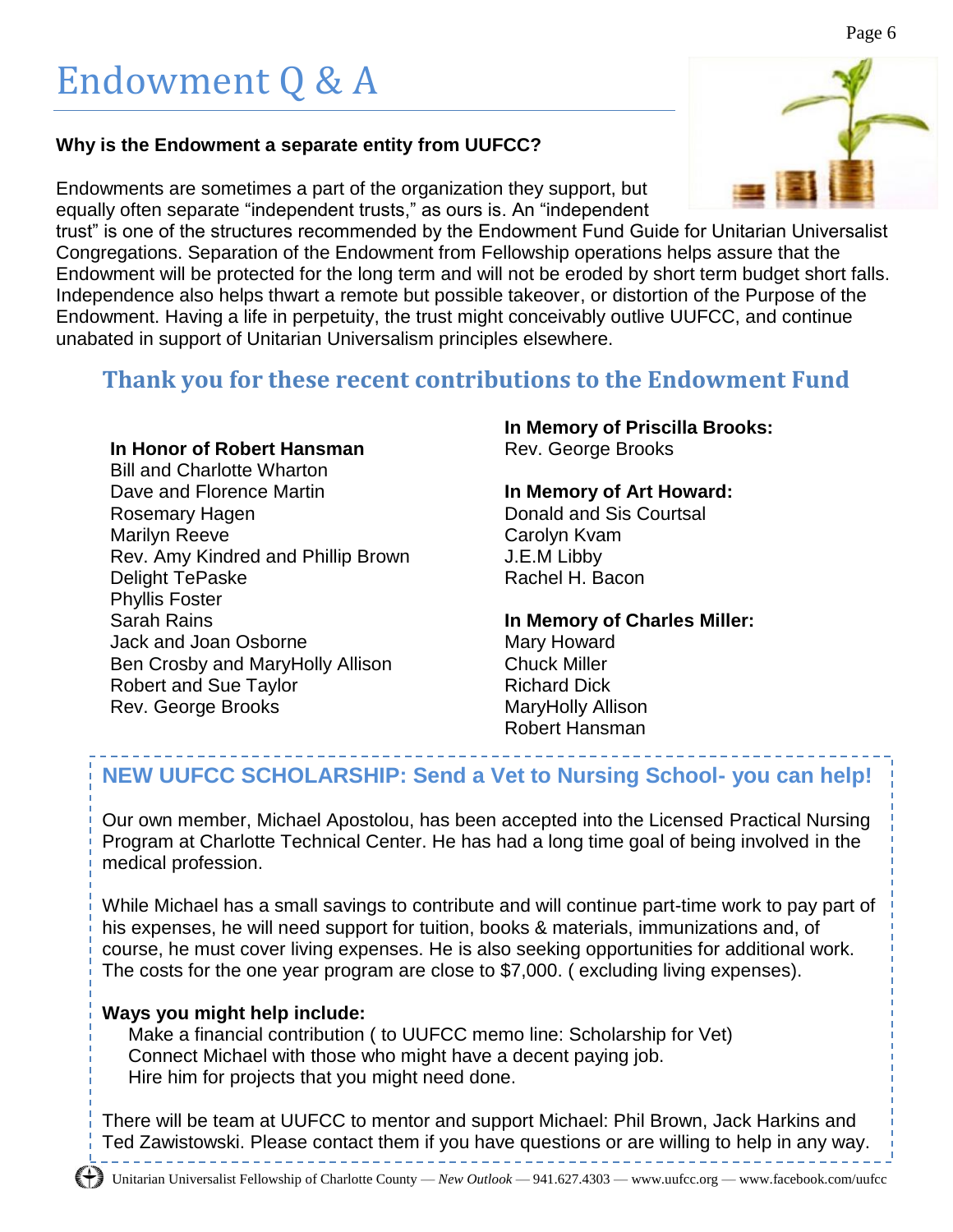### **WWE CAN MAKE BEAUTIFUL MUSIC TOGETHER!**

The choir welcomes newcomers and others who love to sing or are willing to learn. Why not try us out for a while? A few weeks, a few months, or long term--you decide. No prior experience necessary; most important are a love of good music, the desire to share it with others, and your readiness to meet and make friends. Speak to our director, Brenda Morris, or anyone you see in the choir.



#### **CONTACT US - OFFICE HOURS Monday through Thursday 8 am – 1 pm**

1532 Forrest Nelson Blvd, Port Charlotte, FL 33952 941.627.4303 [www.uufcc.org,](http://www.uufcc.org/) www.facebook.com/uufcc

**Rev. Amy Kindred**, minister@uufcc.org 941.916.0957 Minister's hours: Tues. and, Thurs, afternoon. It's best to call for an appointment.

**Chris McCoy, Office Assistant [office@uufcc.org](mailto:office@uufcc.org)** 

**MaryHolly Allison,** [President@uufcc.org](mailto:President@uufcc.org)

**Diane Allen-Harkins**, Membership Coordinator, [dallenharkins@gmail.com](mailto:dallenharkins@gmail.com)

**Ginger Abraham**, Newsletter Editor, newsletter@uufcc.org Article Deadline: 20th of the month

**Myrna Charry**, Communications Chair, mcharry@earthlink.net

### **VEGAN COOKING CLASS WITH hors d'oeuvres**

Join Diane Allen-Harkins and Gudrun Matthaus to learn about some vegan alternative ingredients, shortcuts, and tricks for making your new lifestyle/dietary choices and recipes a little more simple and a lot more tasty. We'll show you how to make a few simple, tasty items and sip a little wine while we enjoy each other's company.

**WHERE???---** AT Rev. Amy's Home: 3868 Bordeaux Drive Punta Gorda, Fl. 33950 **WHEN???---** Tuesday July 21, 2015 4:30-6:00 pm



**Limited to 15 people per class. Asking for a small donation (\$3.00) to cover costs if you are able Please sign up on the clip-board in the Social Hall R.S.V.P. to the office: 941-627-4303 By Friday July 19.**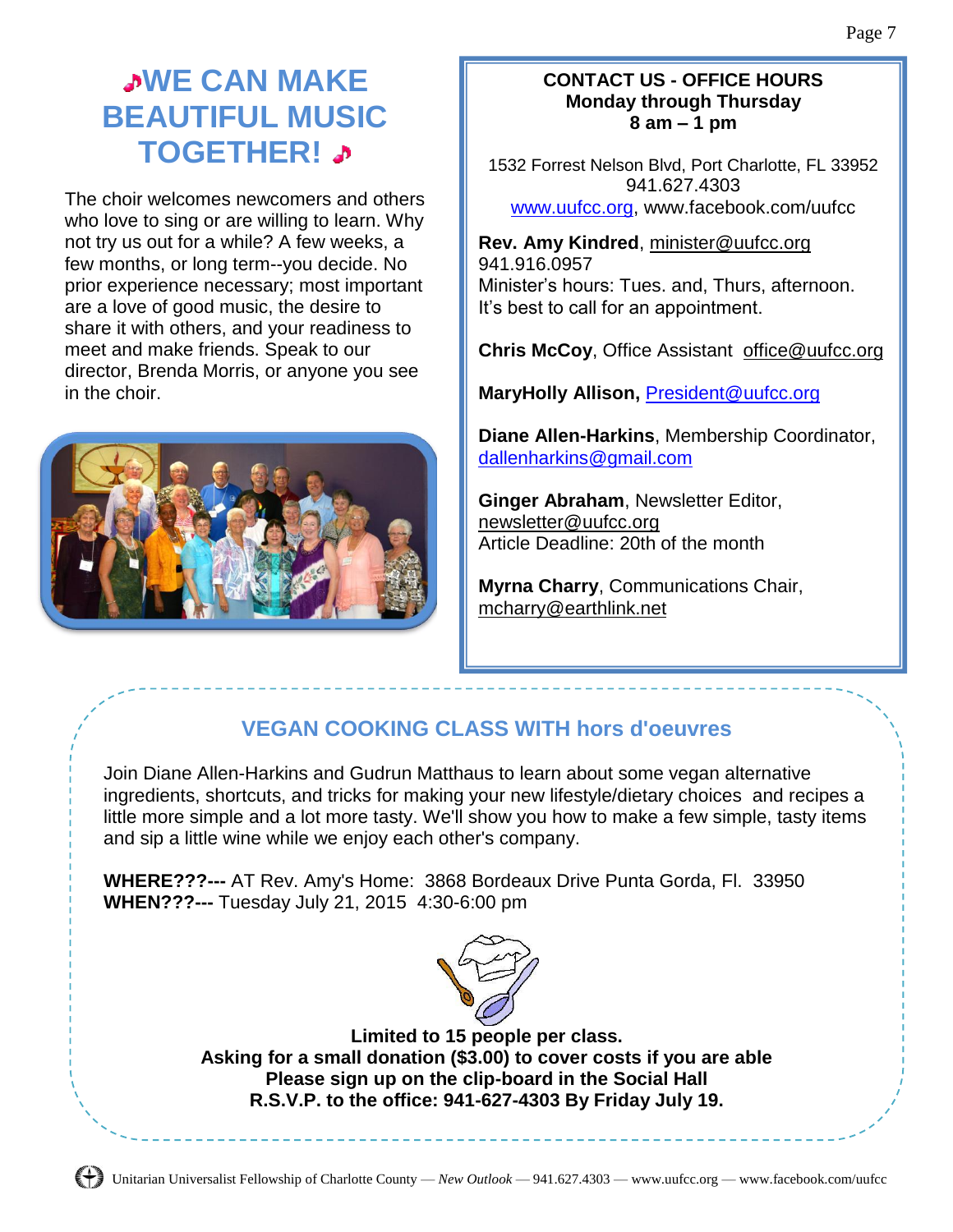## Final Thoughts on Climate Action Jack Harkins

Two years ago a small group of us started the UU sponsored Climate Action Team. The main focus has been to reduce our "Carbon footprint." Due to the urgent nature of our changing climate, when the very existence of human civilization is at stake, even within the next 100 years, all of us must "wake up" to the many ways that we contribute to this planetary problem.

What we do as individuals matters! What we do as families matters! What we do as a fellowship matters! What we do as a state, and especially as a country matters!!! What we do on a world-wide basis matters!! It all matters!!!

And yet where is the urgency?? I just don't see it!!

Some deny it, because we don't want to change Some believe it, but still where is the change???? Very few take it to heart!! Very few act like "every day is Earth Day!"

WE all must be the change we wish to see in the world!! Not just a small group of us, but all of us!! Our grandchildren and their children are calling out to us!! "BE THE CHANGE", they say!! "WE need you to act now," they cry!!"Now is the Time," dear friends!!

## SUMMER ART SHOW FEATURES PORTRAITS

Some amazing works of local artists from the Portrait Studio at the Visual Art Center are featured on our art wall. The exhibit opened with a reception on Friday, June 19, and will continue through August.

Among the artists is our own Trudy Gerhardt. And, if you look closely, you may find someone you know as one of the subjects.

Work in the glass cases includes some lovely jewelry by artists Judy Rehill and Harriet Hazlett.

Let's hear it for our Art Committee for bringing us another great show to grace our wall!



### **Ubuntu Singing Workshop With Tom Tyre July 11 at 1:00 pm**

Are you someone who loves to sing? Would you like to find a friendly, welcoming group of people to share your love of music? Have you wanted to sing but felt like your voice isn't quite good enough to sing in a group? All are welcome to come to Ubuntu singing. We'll sing music from around the world and from many traditions and styles. No experience is necessary. You don't need to have a "good singing voice", just a desire to sing. A donation of \$5 per person will help show our appreciation for Tom Tyre's time and talent.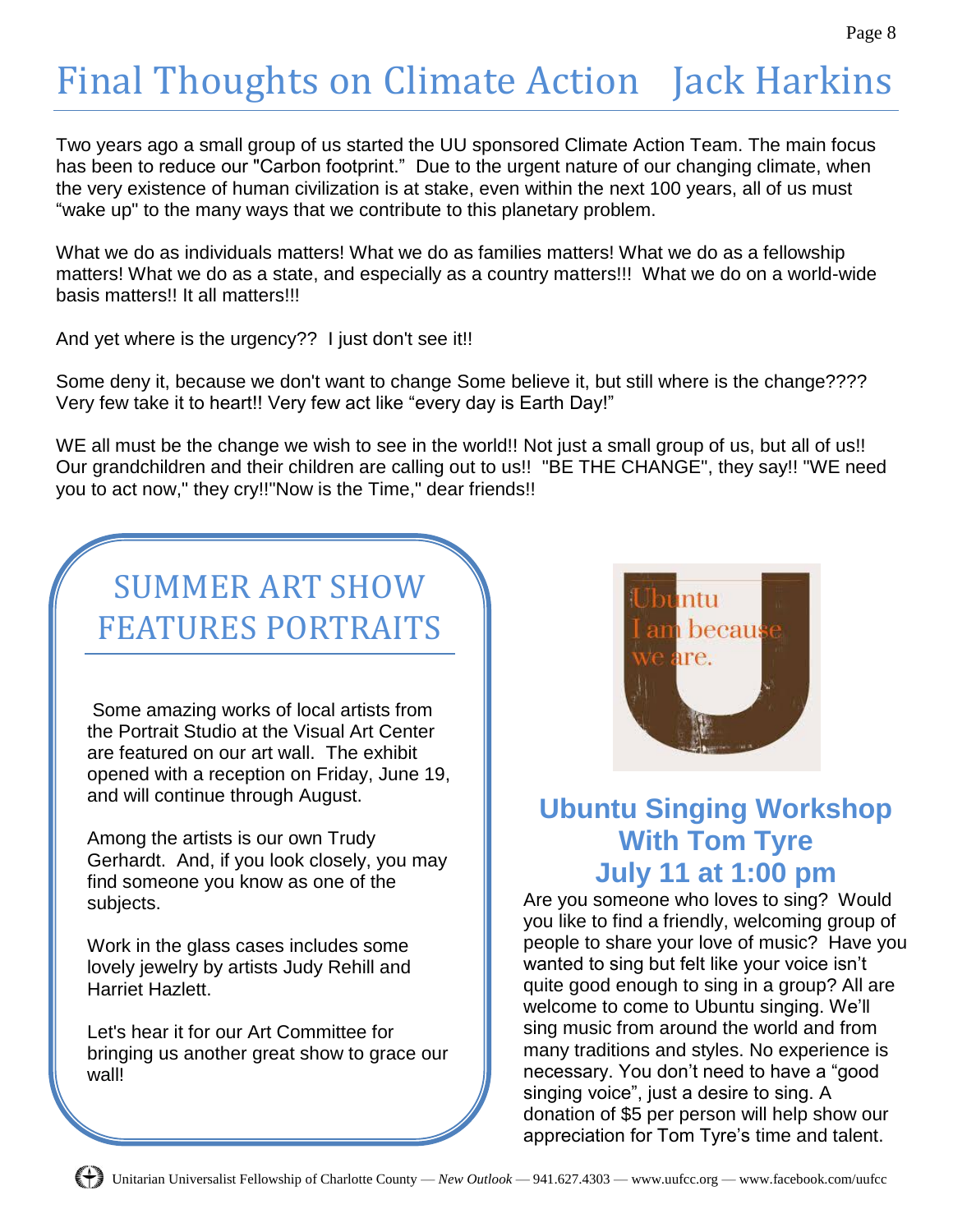## So, What Is the Booster Club?

There are members and friends of UUFCC who experience financial distress. Some of these have difficulty, or the inability, to stay current in rent and utility payments, or are unable to make basic purchases, such as food, medications and other necessities.

The Boosters Club consists of UUFCC members and friends who are able to contribute a minimum of the equivalent of ten dollars per week, for as long as they are financially able, to assist those of our Fellowship in need. These monies would be held in a unique fund to be administered by Rev. Amy.

Those who are in need must present documentation, in complete confidence, to Rev. Amy or her designee(s), of the financial circumstances prompting the request for assistance. Assistance may be contingent upon active consideration of suggestions made for the reduction or elimination of further assistance.

So, want to be a Booster? Want to join the Club to help those among us in need? A check made out to UUFCC and directed to The Boosters Club would be funneled through the bookkeeping process, thereby allowing for a tax deduction for contributors.

There is an immediate need for support for The Club. Are you ready to be a Booster?

#### **Save the Date!!**

#### **SERENDIPITY REVUE!!**

Friday, July 17, 7 to 9 P.M.

On Friday, July 17, UUFCC will host a fund-raising concert featuring some of the best of our local musical talent. **Serendipity Revue!!** will showcase prominent local musicians who over the years have graced our monthly stage at Café Serendipity. Featuring Bo and Mary Kirgis, we will also have appearances by Steve Ford and UUFCC's own Jonathan ("JC") Fixler, who together will charm and rock the house with original and cover offerings from a variety of popular genre, including folk, rock, and blues. Tickets are \$10 each at the door; children under 12 may attend free of charge.

#### **Hey, Book Lovers!**

Think about trying out our dynamic book group now that some of your activities may be in "Off Season" mode. It meets from 1:30 until 3 pm on the last Wednesday of each month. We discuss a book chosen by the group with the first criteria being excellent narrative and writing style.

The book for July is **When Women Were Birds** by Terry Tempest Williams. She is well known for being a conservationist and activist but she is also a poet and memoirist. When her mother dies from cancer, Terry inherits all her beautifully bound journals. "In Mormon culture, women are expected to do two things: keep a journal and bear children." The mystery (and the poetry) begins when she discovers all the journals are blank. **Contact:** Mary Wolff - 629-0669 or [hmwolff9@hotmail.com](mailto:hmwolff9@hotmail.com)